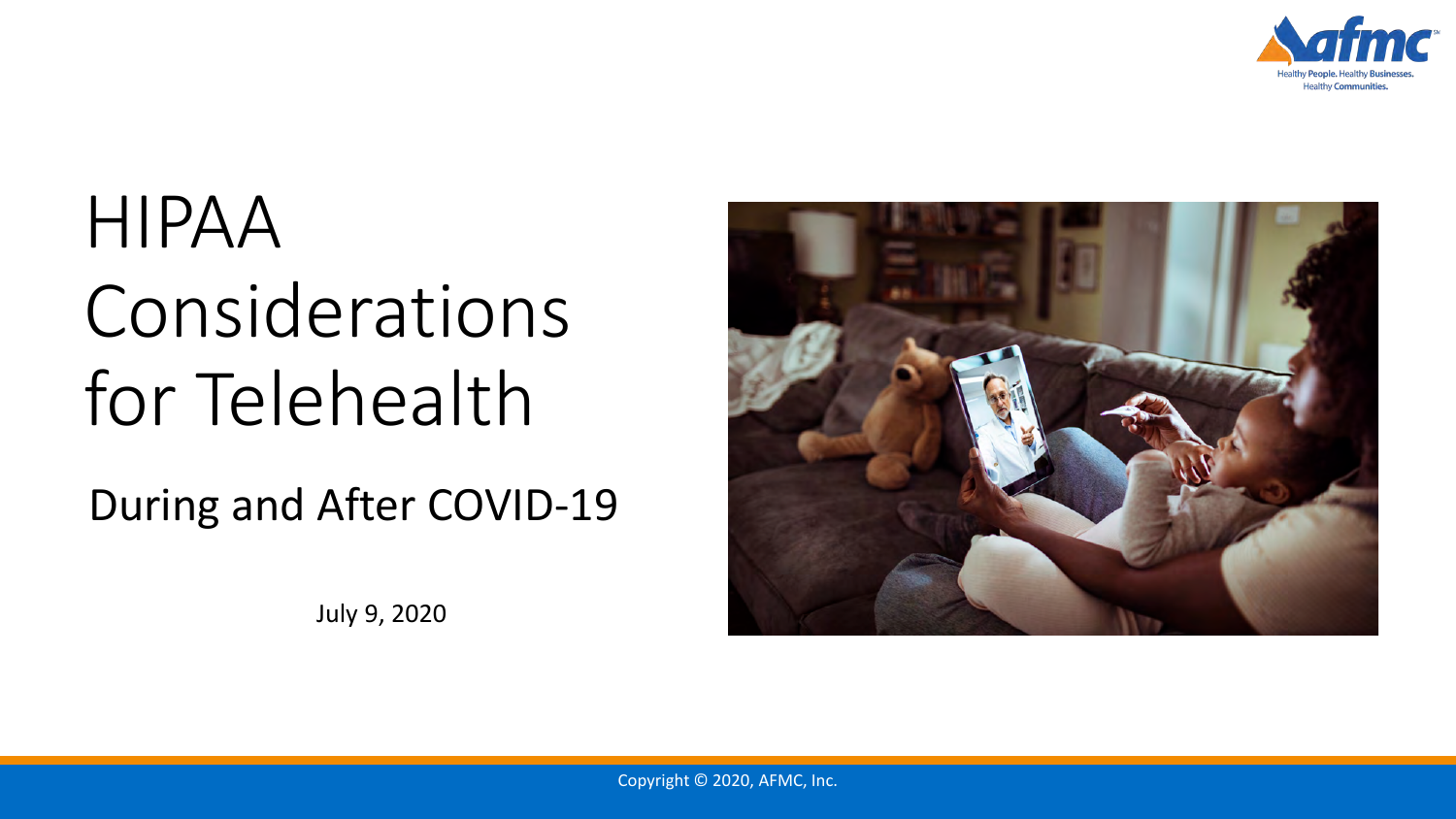

# Today's Presenter



### Mollie McCammon, RHIA, CHP AFMC HIPAA Policy Analyst

This presentation is for educational purposes only, as well as to provide general information and understanding of the Health Insurance Portability and Accountability Act of 1996 (HIPAA). This presentation is not intended to provide legal advice and should not be used as a substitute for legal advice from a licensed professional attorney in your state.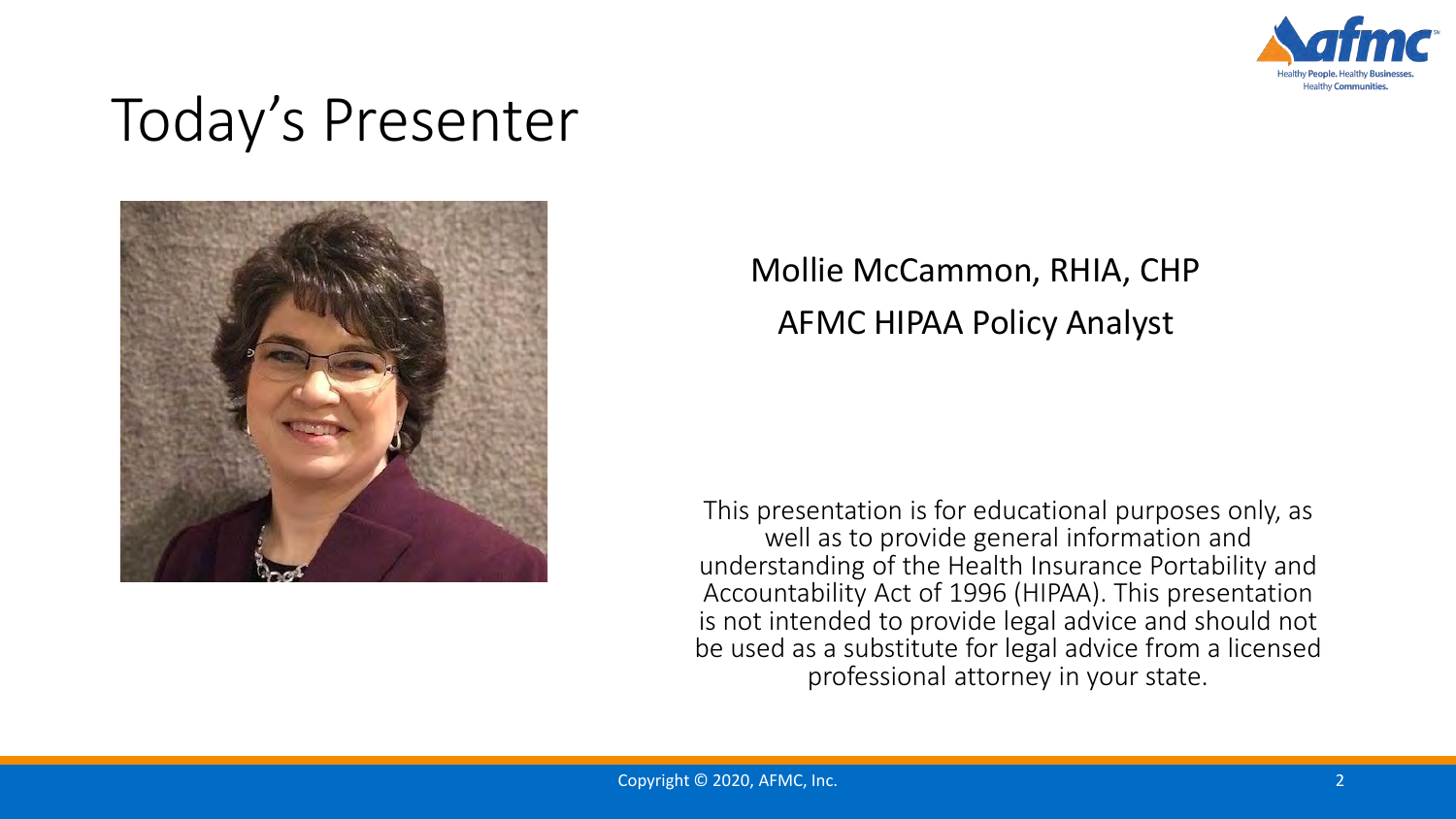

## Abbreviations

- **App Application download on mobile** device
- BAA Business Associate Agreement
- **FAQs** Frequently asked questions
- HHS Department of Health and Human **Services**
- **HIPAA** Health Insurance Portability and Accountability Act
- OCR Office of Civil Rights
- **PHE** Public Health Emergency for COVID-19

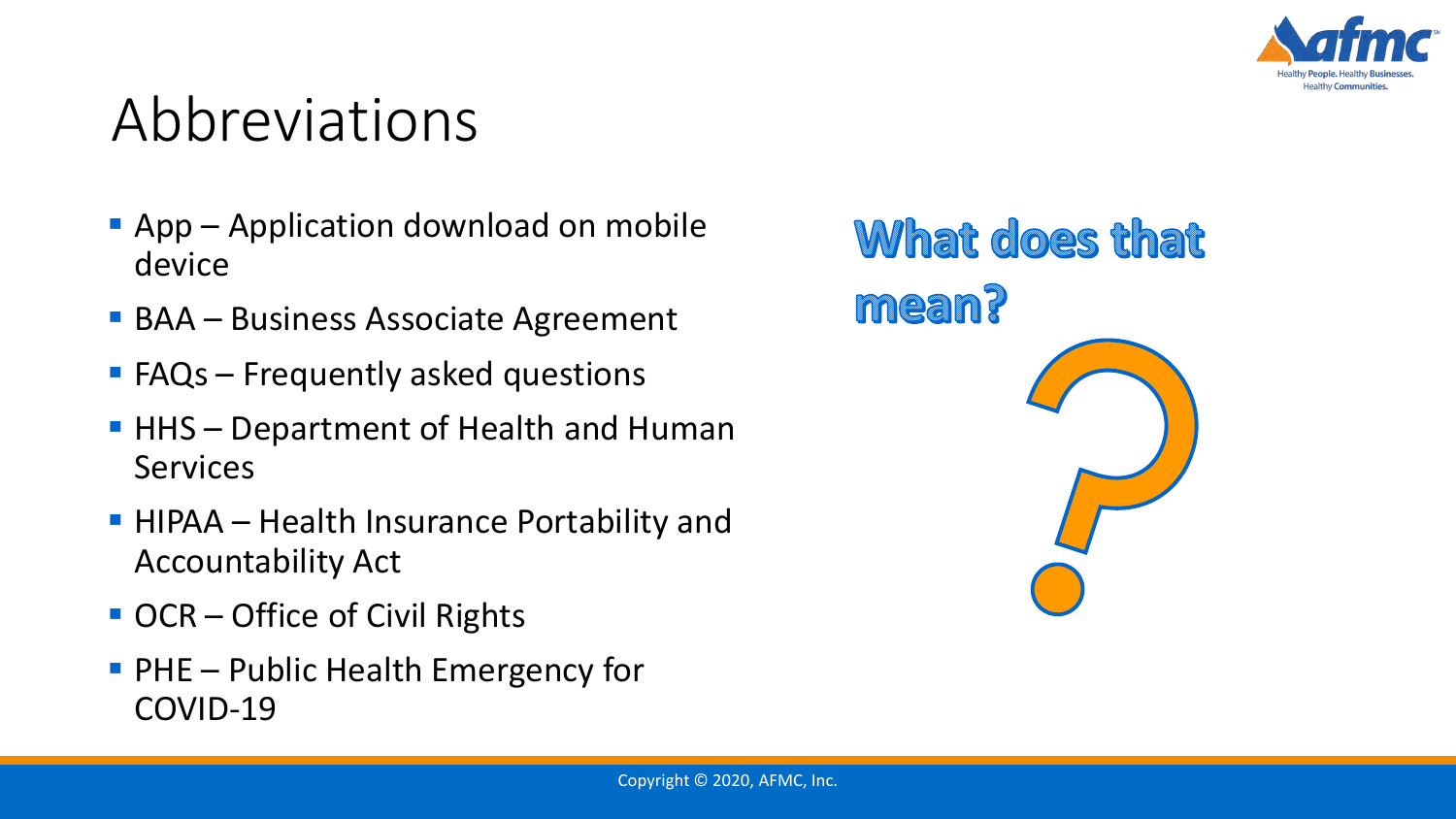

# HIPAA Updates from OCR/HHS



 [https://www.hhs.gov/hip](https://www.hhs.gov/hipaa/for-professionals/special-topics/hipaa-covid19/index.html) aa/forprofessionals/specialtopics/hipaacovid19/index.html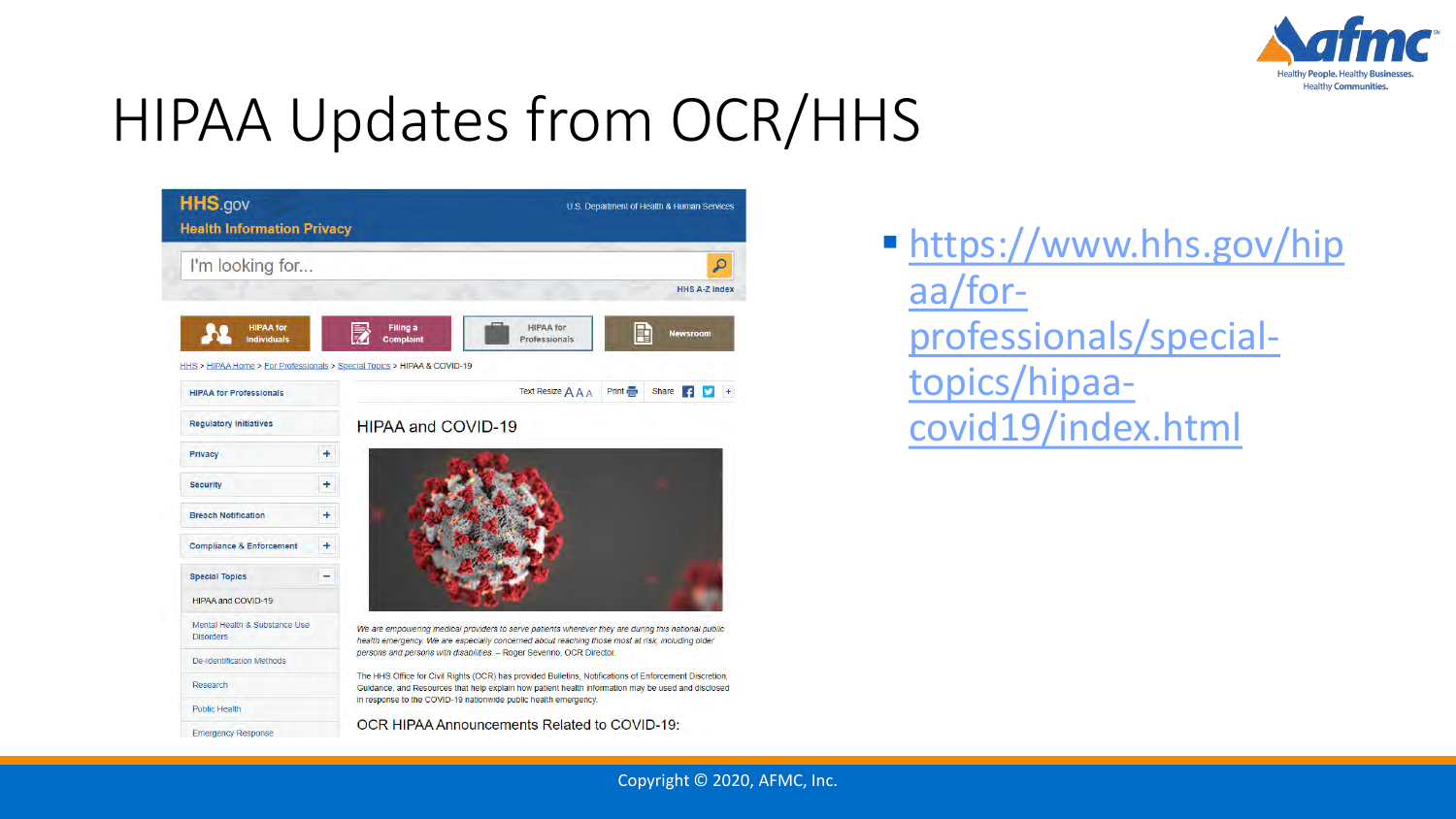

# Telehealth During COVID-19

#### **3/17/2020**

 **Notification of Enforcement Discretion for Telehealth Remote Communications During the COVID-19 Nationwide Public Health Emergency**

| https://www.hhs.gov/hipaa/for-<br>
professionals/special-topics/emergency-<br> [preparedness/notification-enforcement-](https://www.hhs.gov/hipaa/for-professionals/special-topics/emergency-preparedness/notification-enforcement-discretion-telehealth/index.html)<br>
discretion-telehealth/index.html

**3/20/2020 OCR Issues Guidance on Telehealth Remote Communications Following its Notification of Enforcement Discretion (FAQs)**

 [https://www.hhs.gov/sites/default/files/telehea](https://www.hhs.gov/sites/default/files/telehealth-faqs-508.pdf) lth-faqs-508.pdf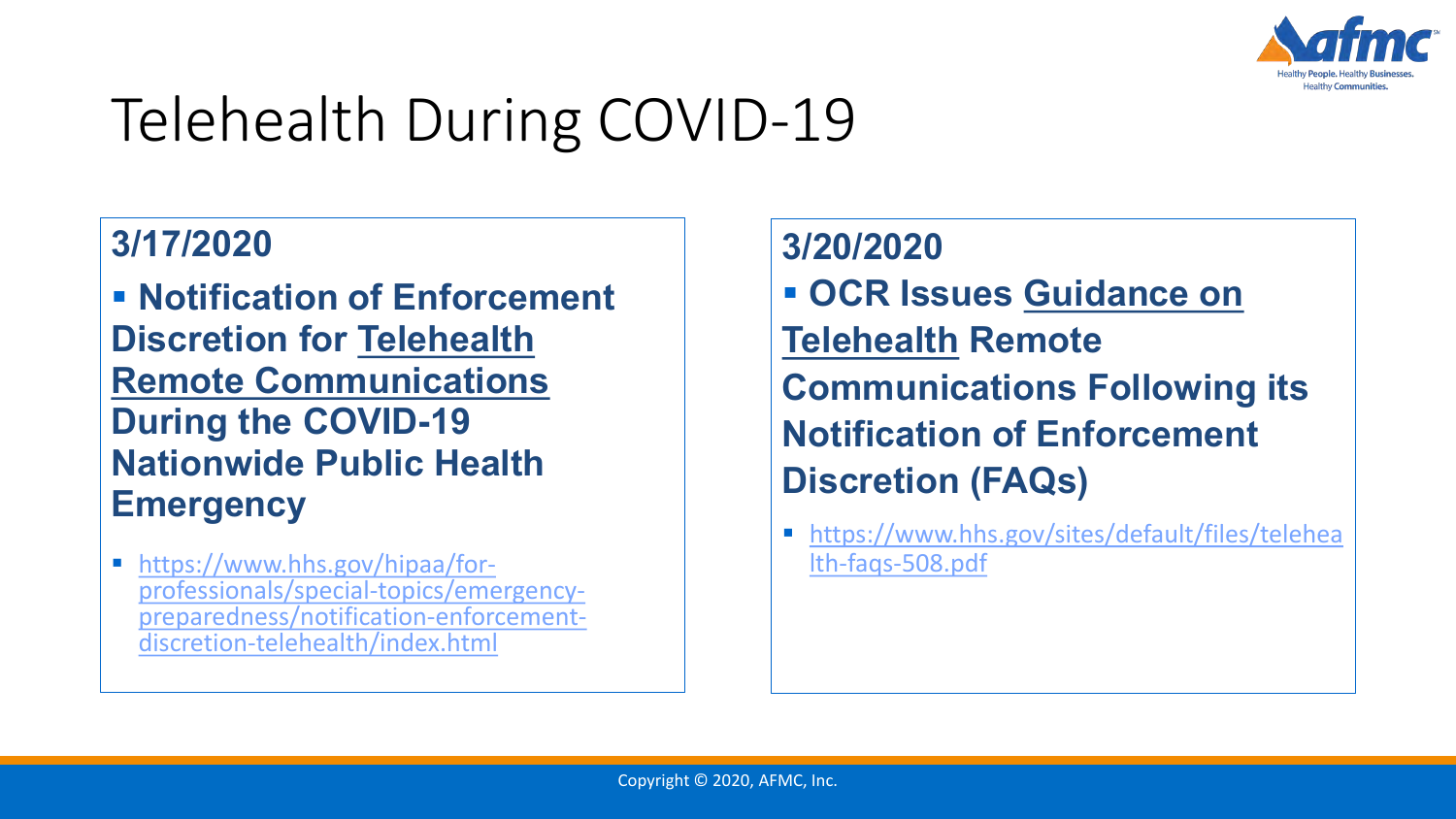

# Telehealth During COVID-19 - Expiration

When does the Notification of Enforcement Discretion regarding COVID-19 and remote telehealth communications expire?

**The Notification of Enforcement Discretion does not have an** expiration date. OCR will issue a notice to the public when it is no longer exercising its enforcement discretion based upon the latest facts and circumstances.

OCR Telehealth FAQs 3/20/2020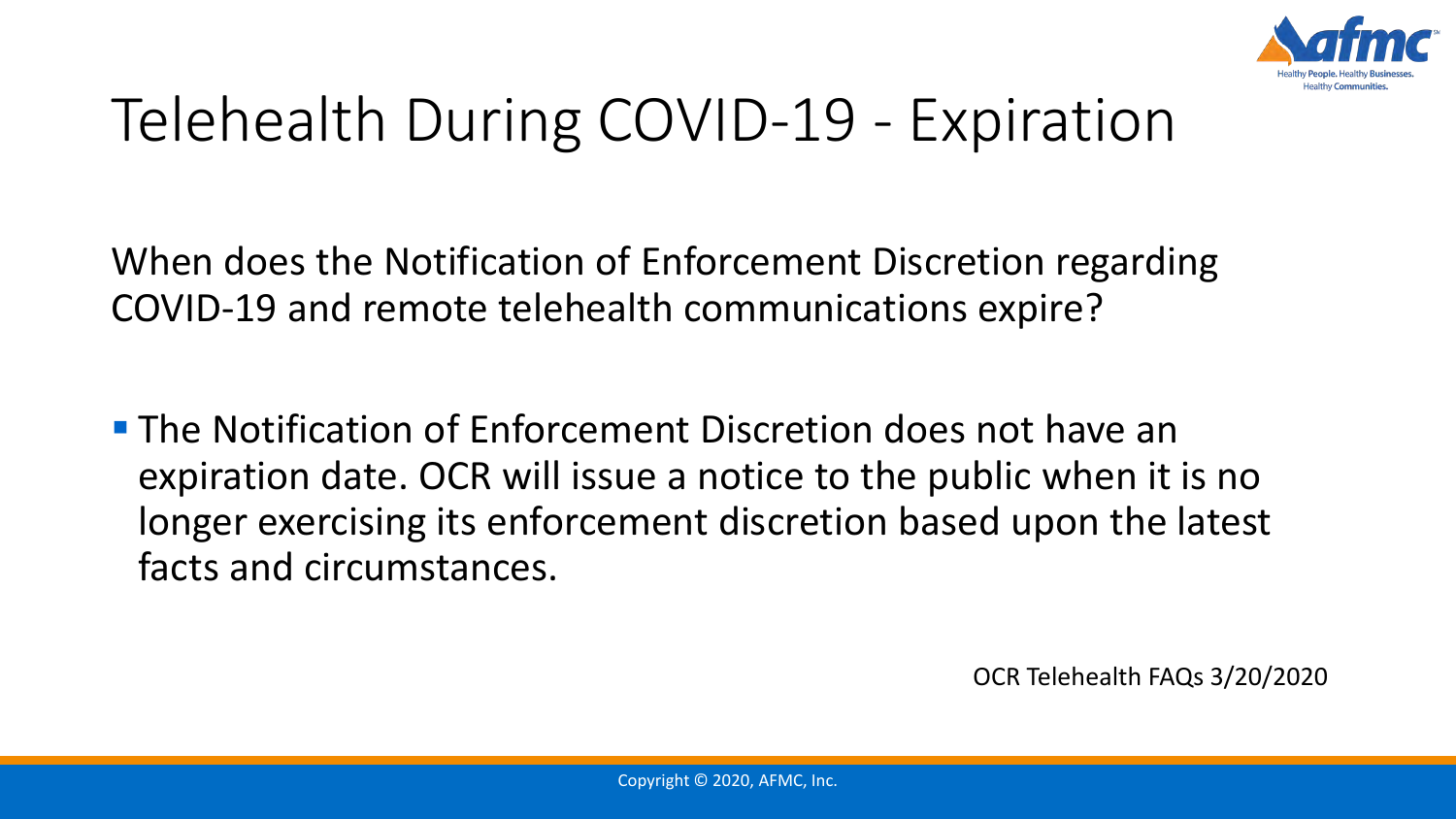

# OCR Telehealth During the PHE

*"OCR will exercise its enforcement discretion and will not impose penalties for noncompliance with the regulatory requirements under the HIPAA Rules against covered health care providers in connection with the good faith provision of telehealth during the COVID-19 nationwide public health emergency."*



OCR Telehealth Notice 3/17/2020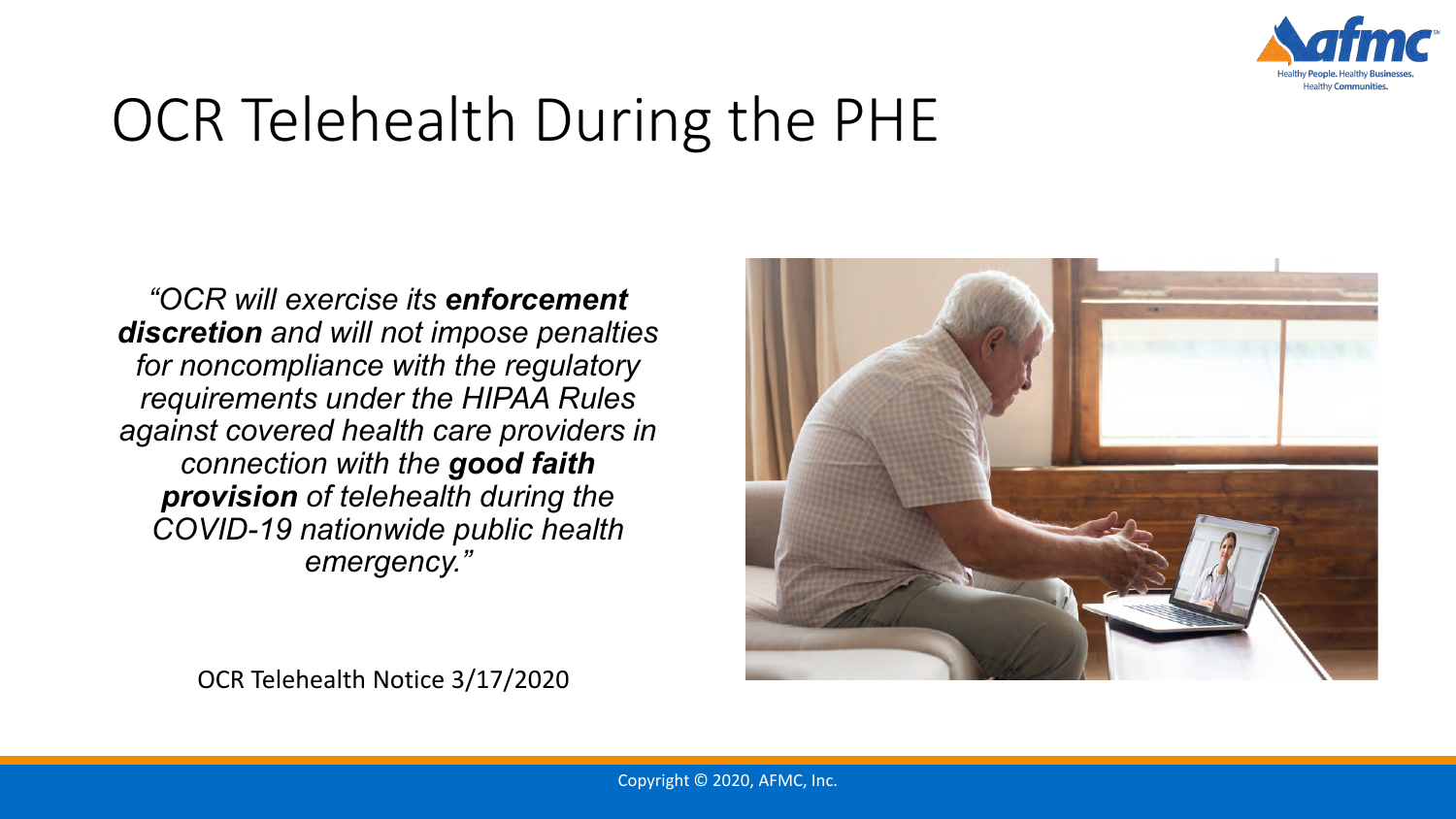

## HIPAA Do's and Don'ts of Telehealth



Copyright © 2020, AFMC, Inc.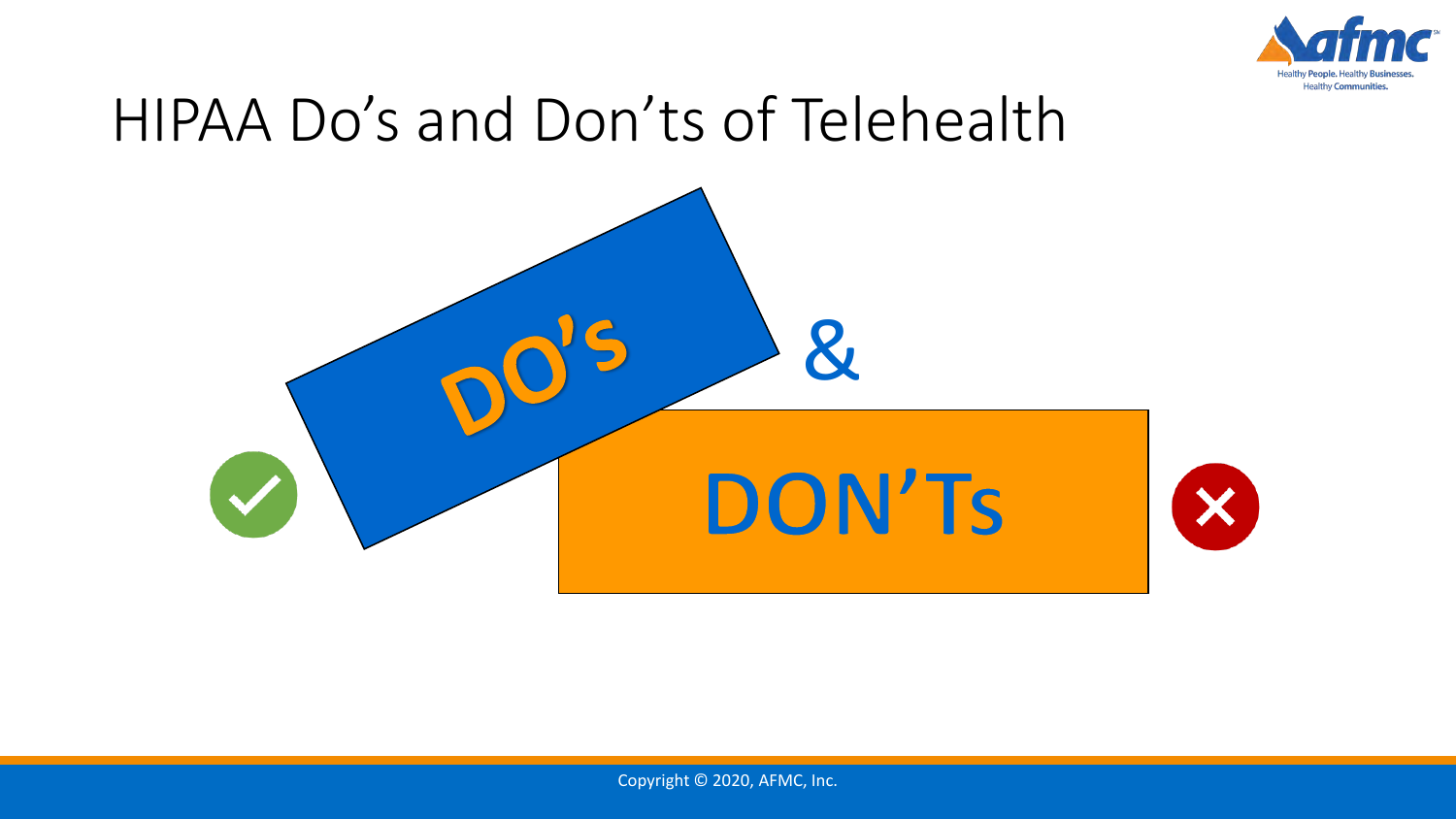



#### During the PHE: **DO**

Providers can select technology that is most effective and accessible for the patient. It is recommended to use HIPAA-compliant technology as much as possible.

*"Providers are encouraged to notify patients if they use third-party applications or methods that could potentially introduce privacy risks. Providers should enable all available encryption and privacy modes when using such applications."* 

**LONG-TERM GOAL:** Implement and consistently use technology that provides a secure connection with a vendor who signs a HIPAA BAA.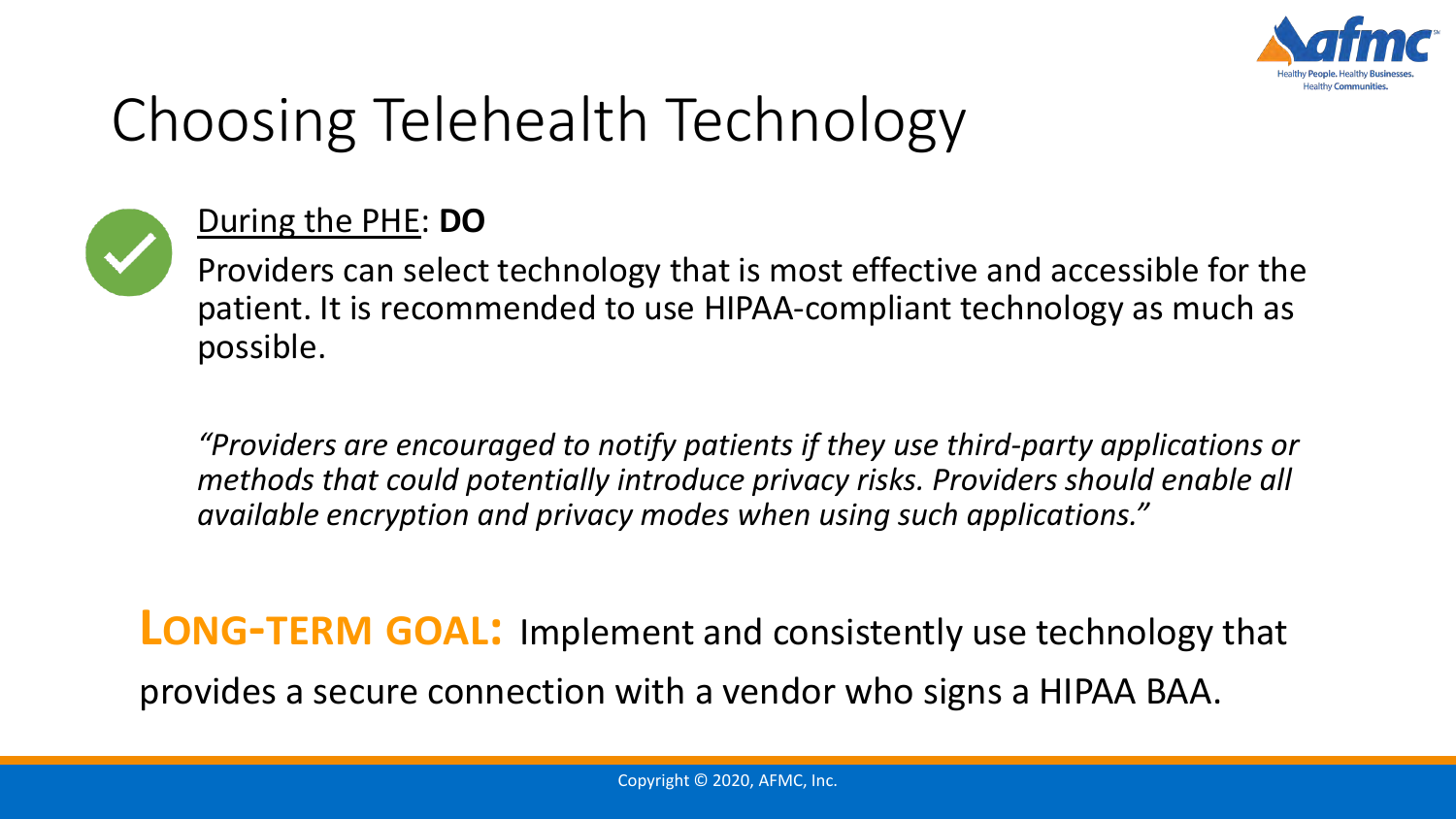



### During and after the PHE: **DO**

The list below includes some vendors that represent that they provide HIPAA-compliant video communication products and that they will enter into a HIPAA BAA.

- Skype for Business/Microsoft Teams
- Updox
- VSee
- Zoom for Healthcare
- Doxy.me
- Google G Suite Hangouts Meet
- Cisco Webex Meetings / Webex Teams
- Amazon Chime
- GoToMeeting
- Spruce Health Care Messenger

 *Note: OCR has not reviewed the BAAs offered by these vendors, and this list does not constitute an endorsement, certification, or recommendation of specific technology, software, applications, or products. There may be other technology vendors that offer HIPAA-compliant video communication products that will enter into a HIPAA BAA with a covered entity.*

OCR Telehealth Notice 3/17/2020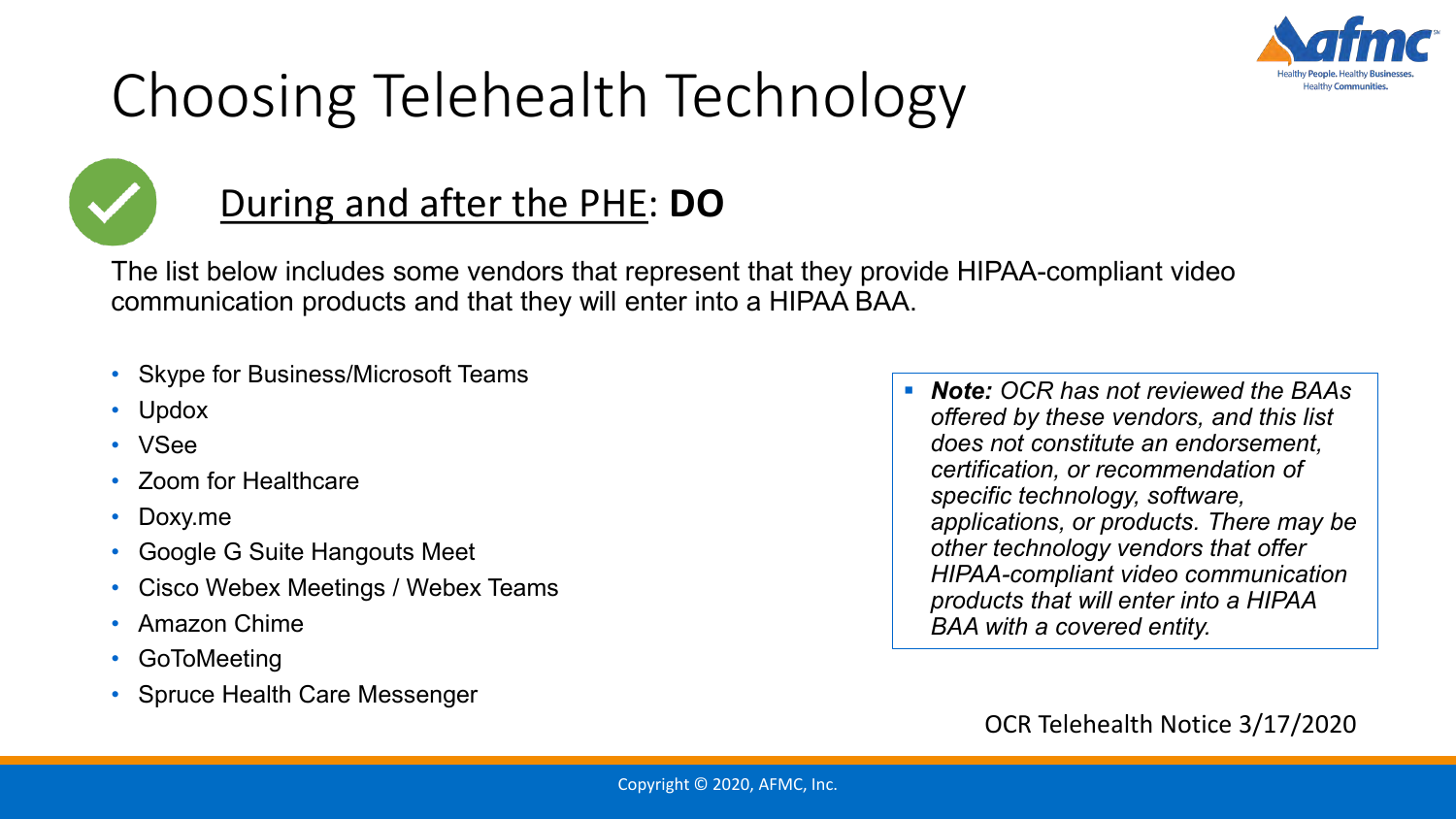



### During the PHE: **DO**

- **Non-public facing remote** communication products:
	- Apple FaceTime
	- Facebook Messenger video chat
	- Google Hangouts video
	- WhatsApp video chat
	- Zoom
	- Skype
- **Texting apps:** 
	- Signal
	- Jabber
	- Facebook Messenger
	- Google Hangouts
	- WhatsApp
	- iMessage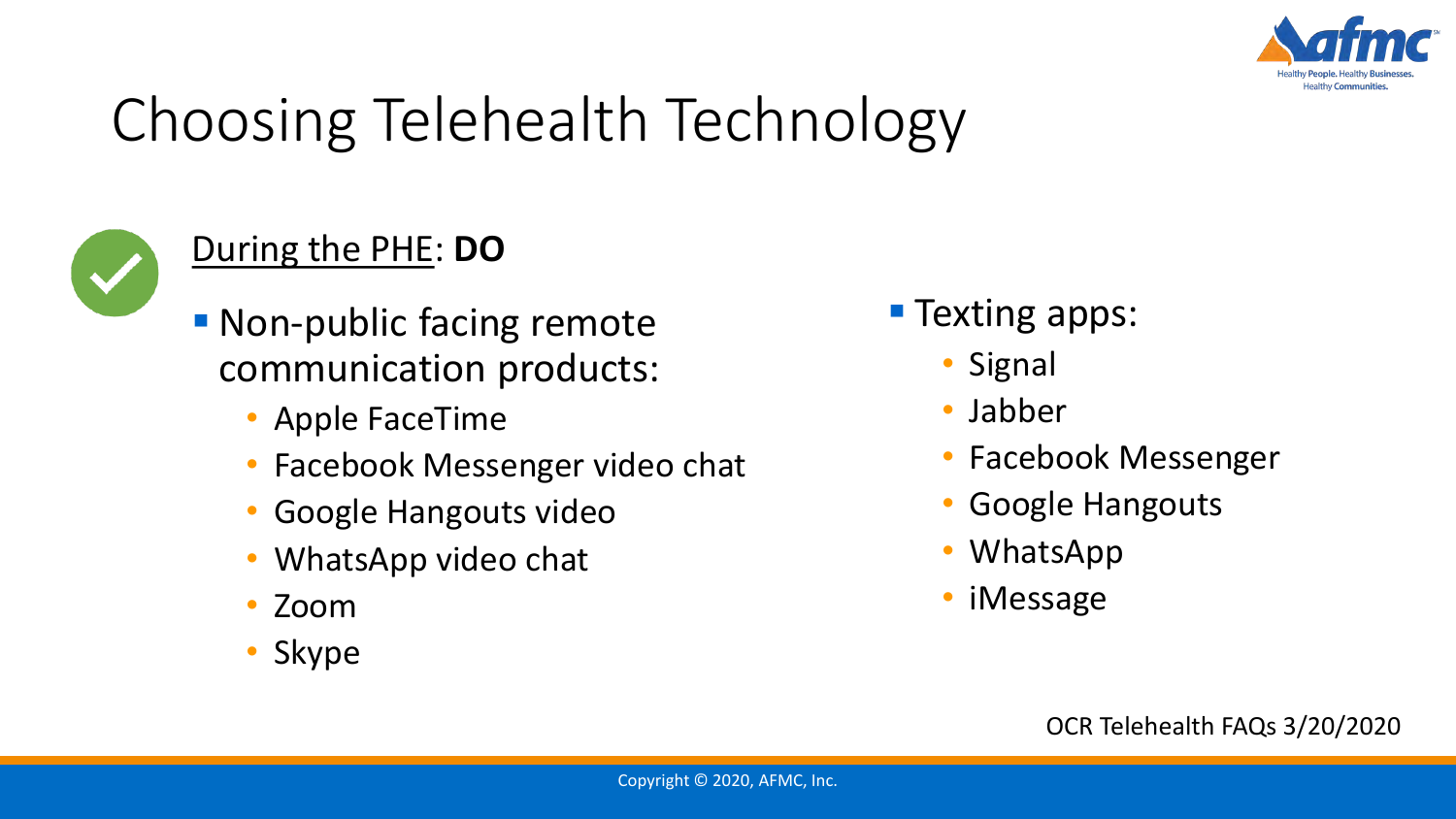



### During and after the PHE: **DON'T**

Under this notice, however, Facebook Live, Twitch, TikTok, and similar video communication applications are public facing, and should not be used in the provision of telehealth by covered health care providers.

OCR Telehealth notice 3/17/2020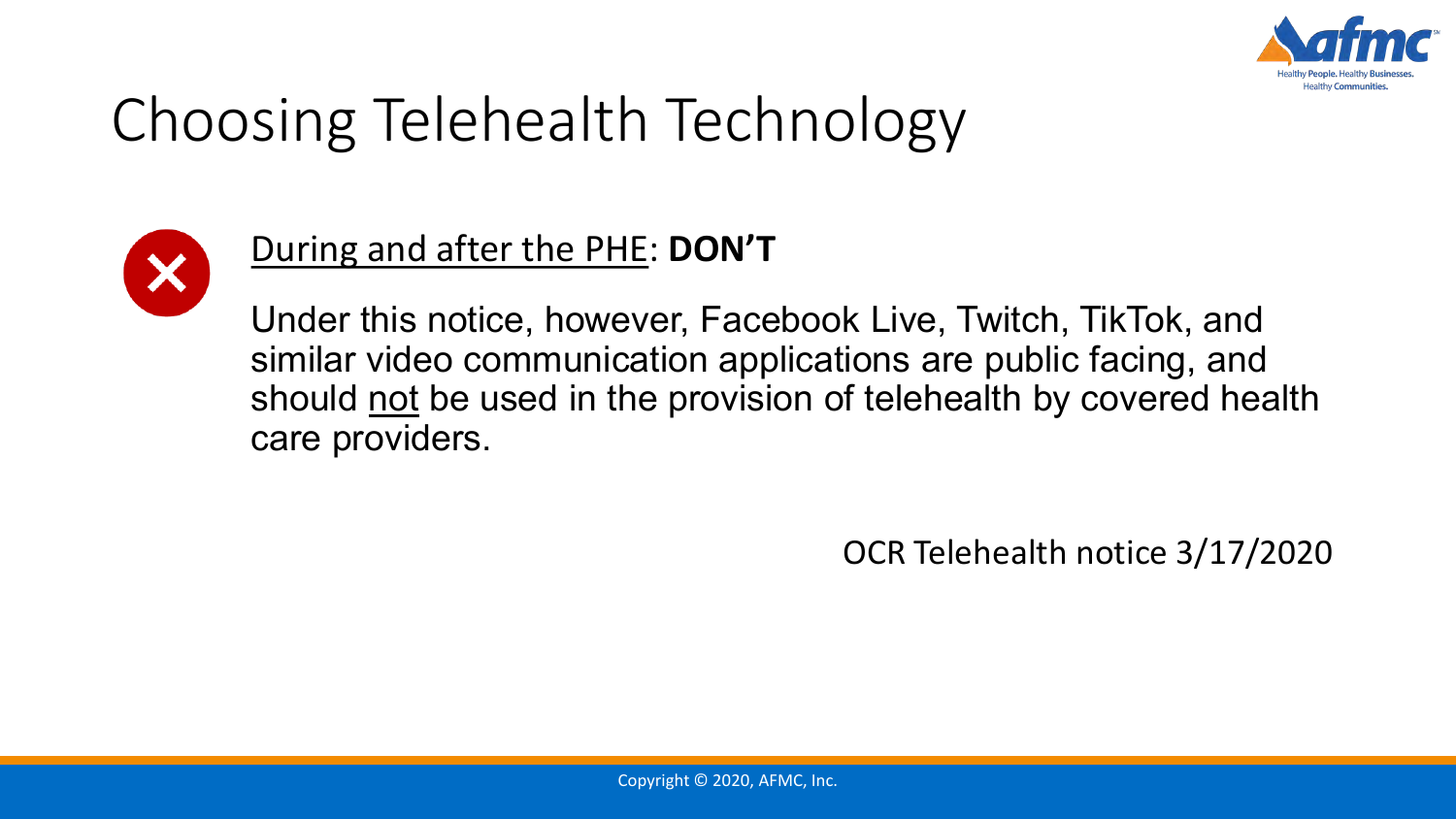



### After the PHE: **DON'T**

OCR has indicated that HIPAA flexibilities with telehealth technology options would likely go away when the PHE is over. You are required to use technology that is HIPAA-compliant with a company that will sign a BAA.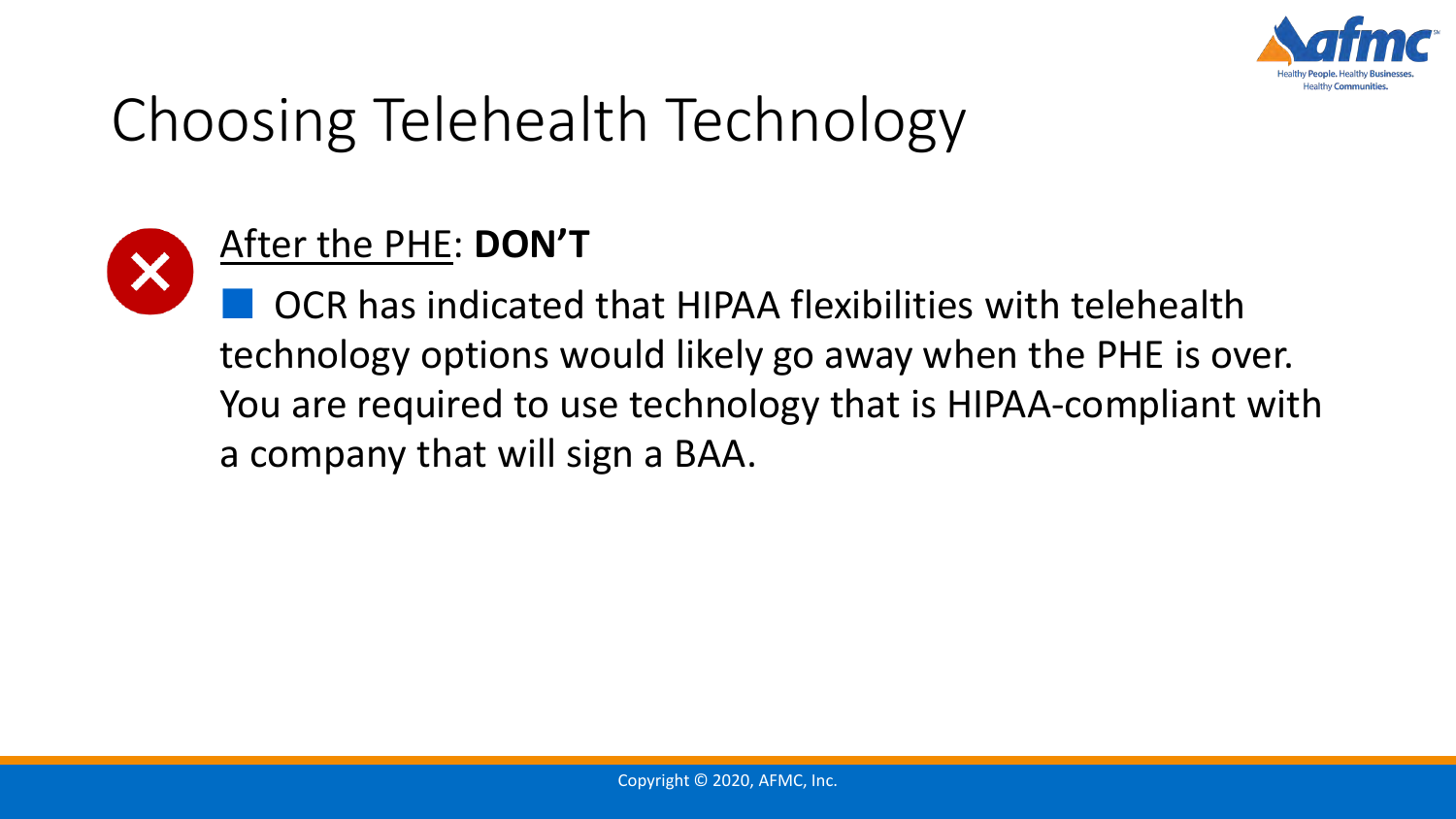



- **Review the technologies mentioned in the notice** 
	- Document:
		- Process to choose telehealth methods
		- Efforts to get a BAA signed with the vendor
		- Verbal education to the patient when using nonsecure technology
		- Patient's verbal informed consent
		- Any other good faith efforts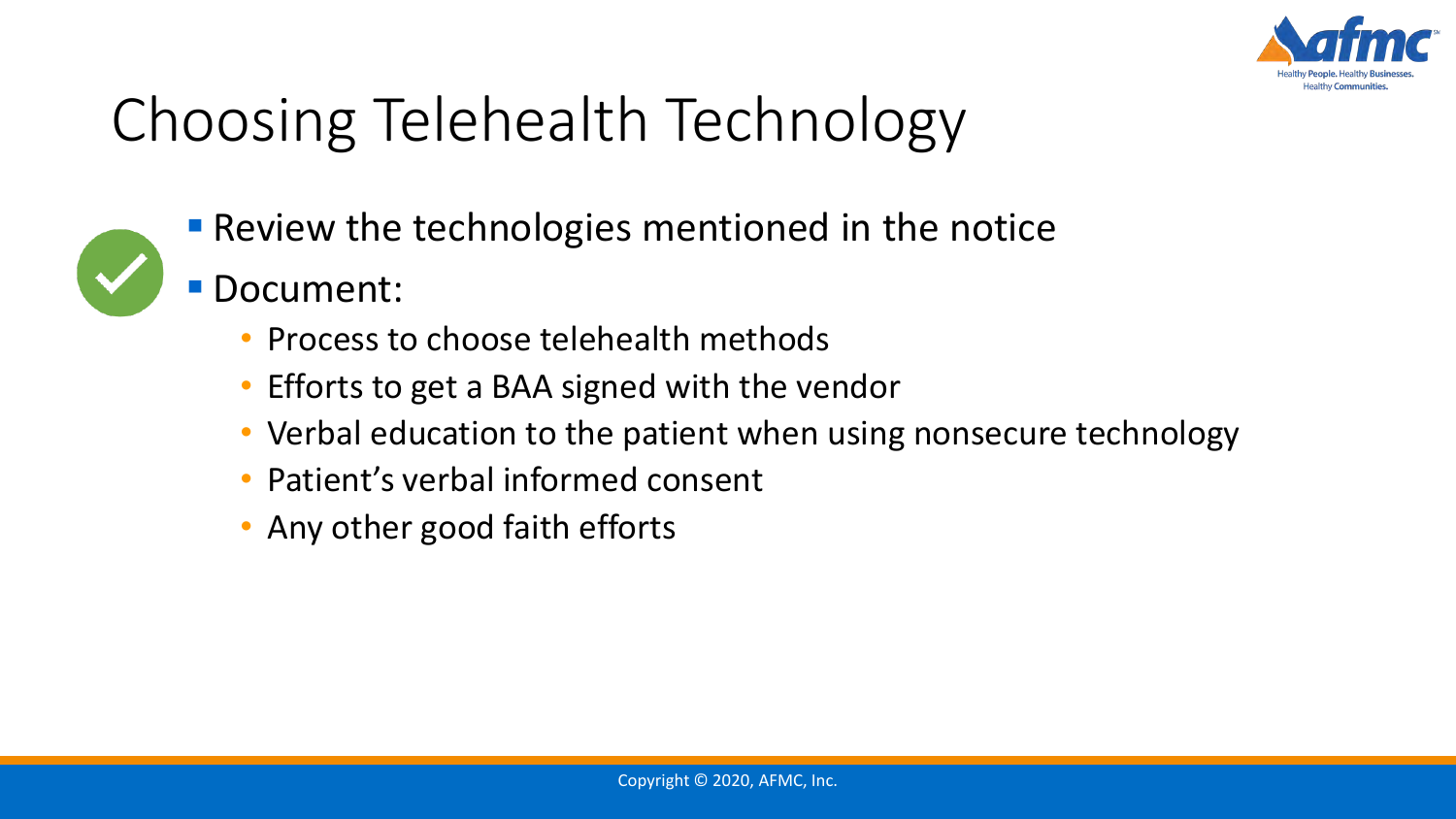

# Informed Consent for Treatment



#### During the PHE: **DO**

The consent must give the patient all information that will enable the patient to knowledgeably evaluate the options available and the risks inherent in the practice of telemedicine. **Check your state requirements —** they could change after the PHE.

**TIP:** What should informed consent Include? You will want to explain how telemedicine works, who will be treating the patient, what type of technology is being used and what information may be shared over telemedicine. You can list the benefits of telemedicine, but you will also want to list the possible risks and what the patient should do in the event of technical difficulty or emergency.

**ASK THE PATIENT:** Do you give consent for me or the provider to treat you through video or on the phone today?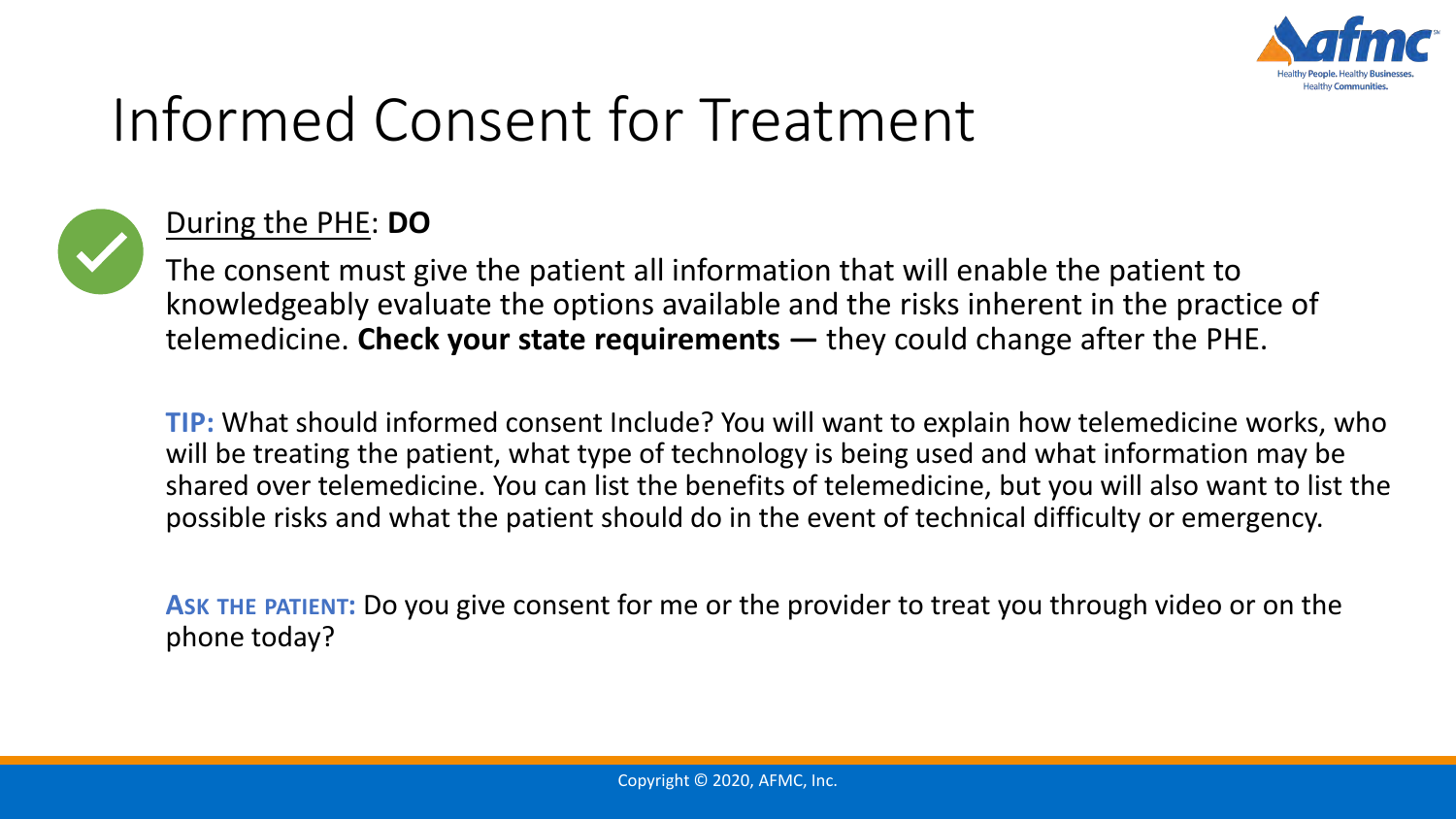

# Informed consent for treatment



### After the PHE: **DO**

Consider getting written consent in pre-visit scheduling workflows. Consent form could be provided on website or through portal for patient to complete prior to telehealth appointment. Update consent form to include telehealth risks and considerations.

■ **LONG-TERM GOAL:** Gather written consent for telehealth services prior to the visit.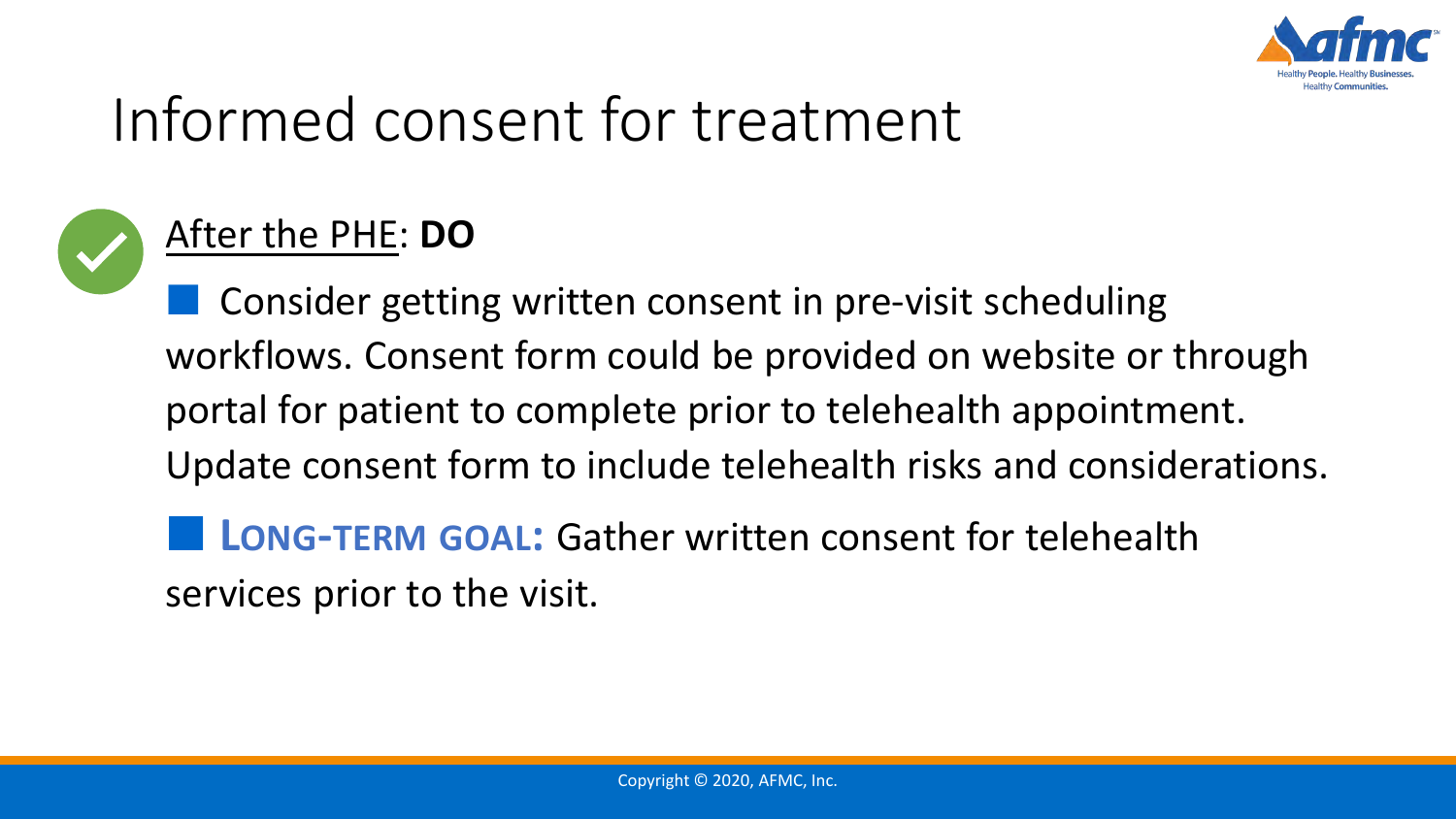

# Best Practice for all Telehealth Visits



Copyright © 2020, AFMC, Inc.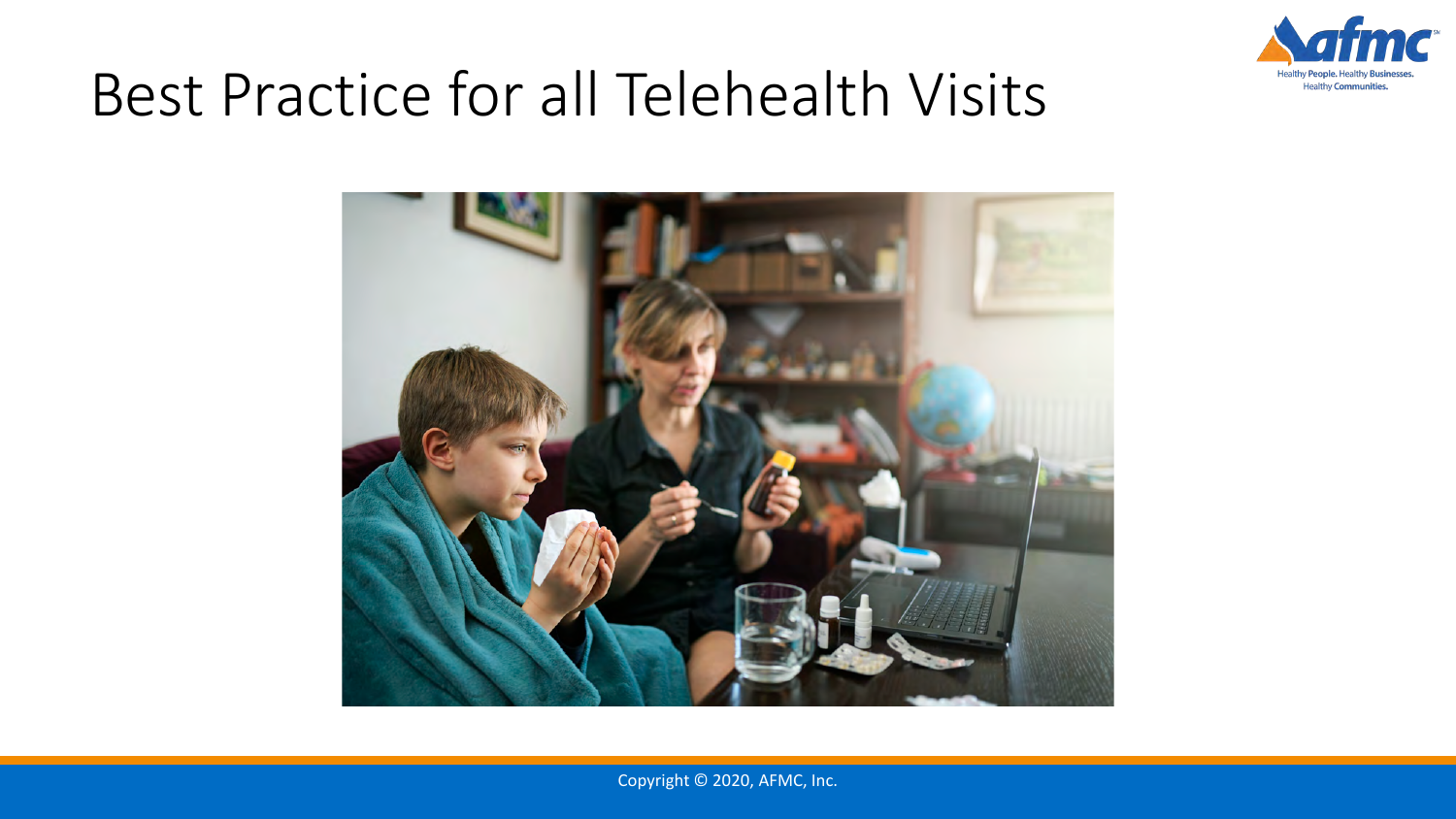

# Confirm Patient Identity



### Confirm patient identity: **DO**

- At the beginning of the telehealth visit, do confirm the patient identity before sharing patient information.
- Ask patient to give you identifiers to make sure they are the correct patient: name, date of birth, address, etc.
- $\blacksquare$  If there are others in the room with the patient, ask them to introduce themselves and document their attendance.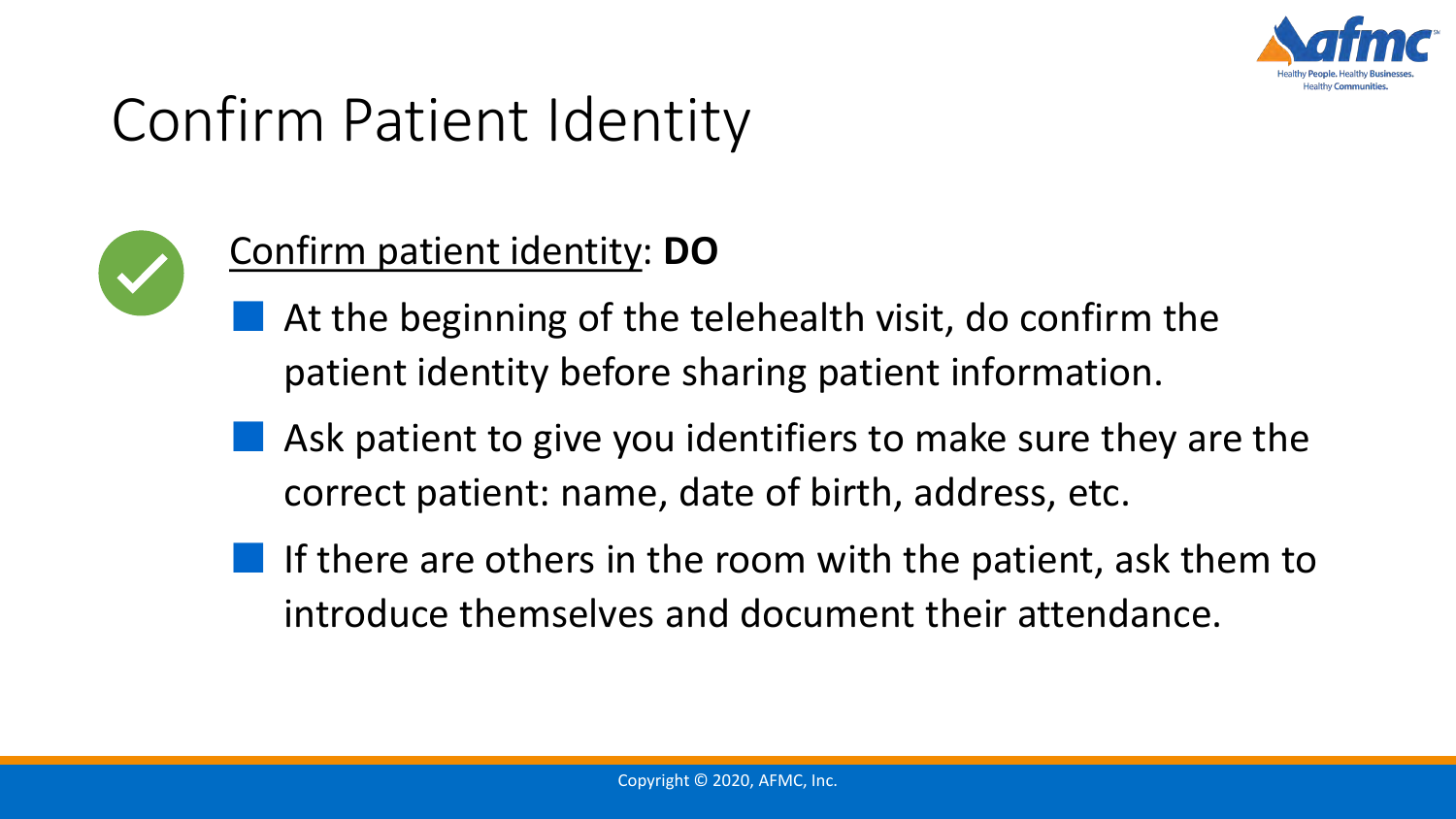

# Confirm Patient Identity



#### Confirm patient identity: **DON'T**

- Do not assume you have the correct patient for the visit.
- Always confirm patient identity.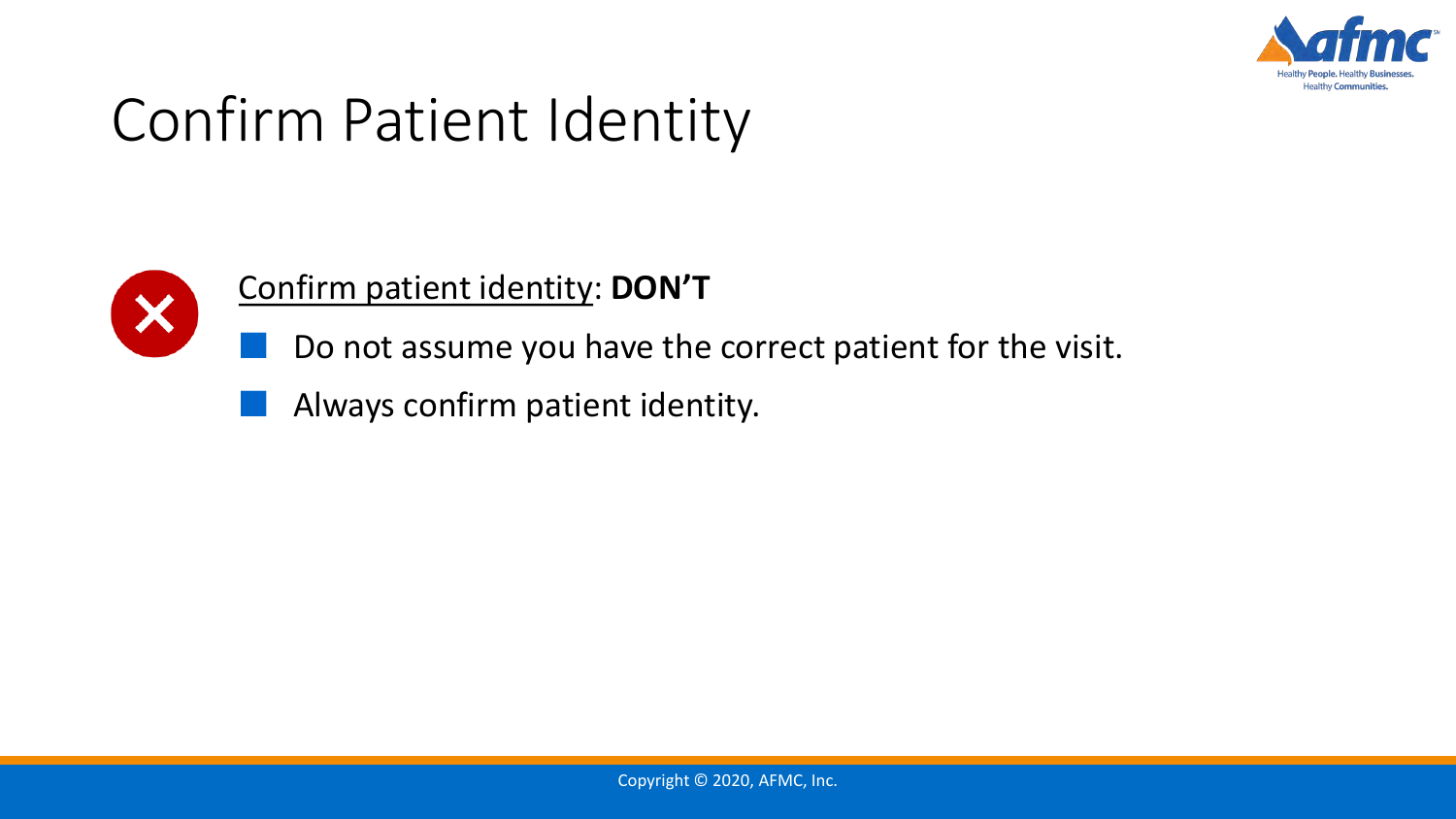

## Share Staff Identity



#### Share staff identity: **DO**

After you confirm the patient identity and others in the patient's room are introduced, identify all persons in the provider room including nurses, providers, and support staff.



#### Share staff identity: **DON'T**

- Do not assume that the patient or their visitors know the provider or staff members.
- Always introduce yourself.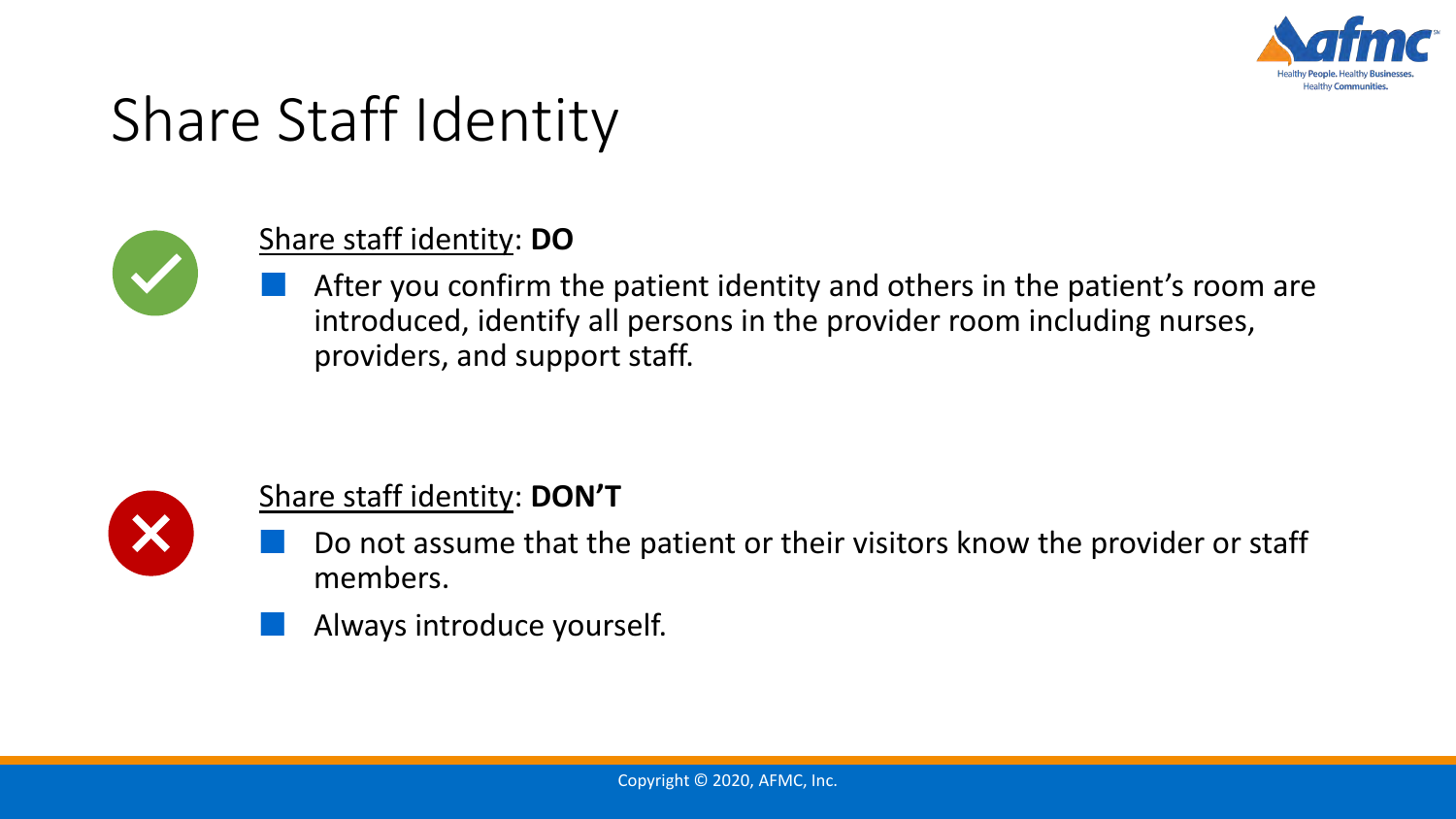

# Secure Room

#### Secure room: **DO**



- Encourage patients to attend telehealth visits in a secure room.
- Let the patient know you have taken steps to secure your room, the security of the technology you are using and any precautions you have taken to keep their patient information secure. Even with precautions, there are potential risks to this technology, including interruptions, privacy risk and technical difficulties.

**ASK THE PATIENT:** Before we begin the visit, for the security of your information, is your room secure where no one else can hear us?



#### Secure room: **DON'T**

Doing telehealth visits in public areas or in group settings where others can overhear patient information is discouraged for protection of privacy.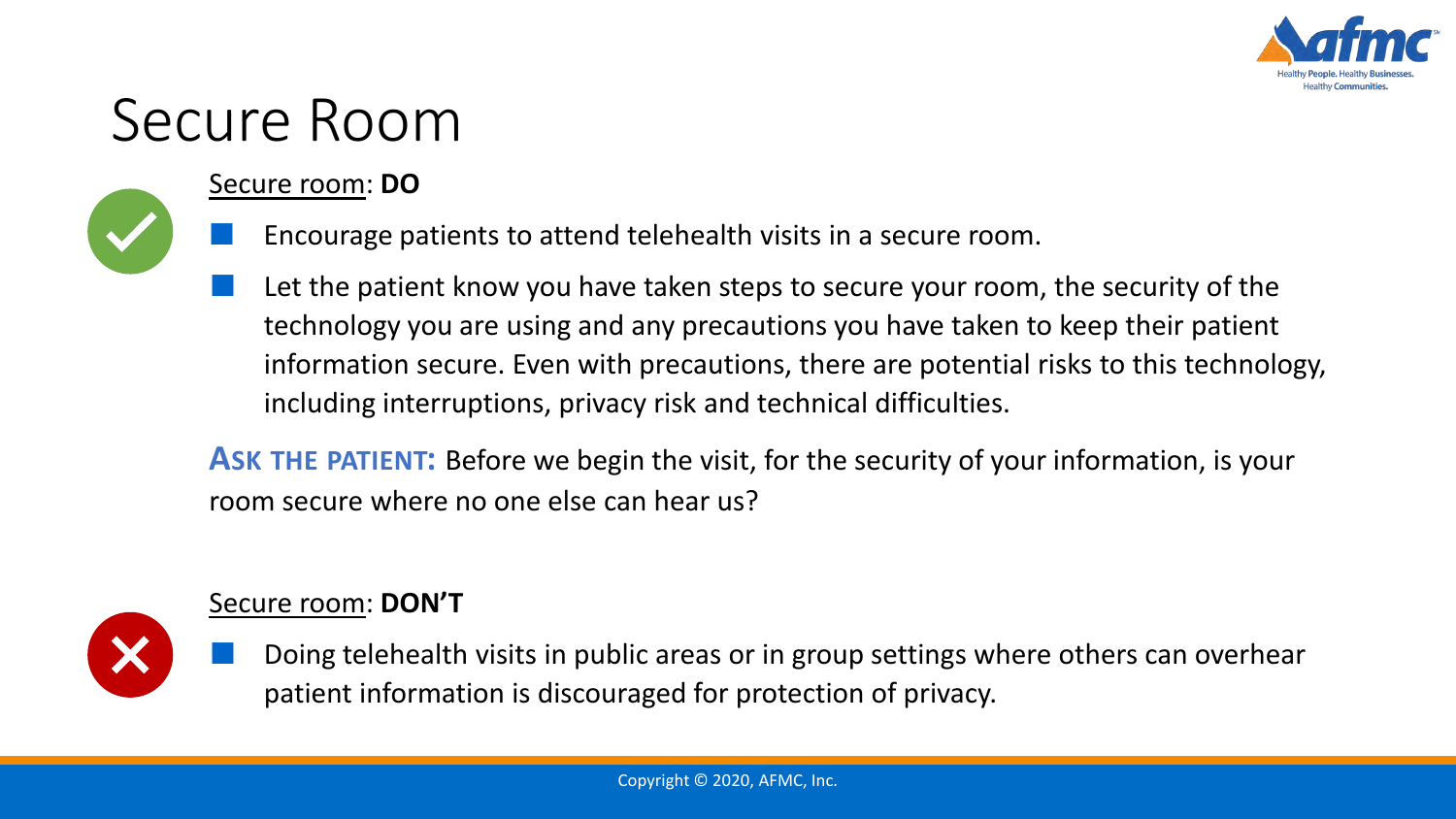

## Additional Tips

- Print OCR guidance and place in policy and procedure manual
- Update policies and procedures or create a telehealth policy
- **Documentation**
- Waivers end when the public health emergency ends
	- If in doubt, follow the HIPAA guidelines

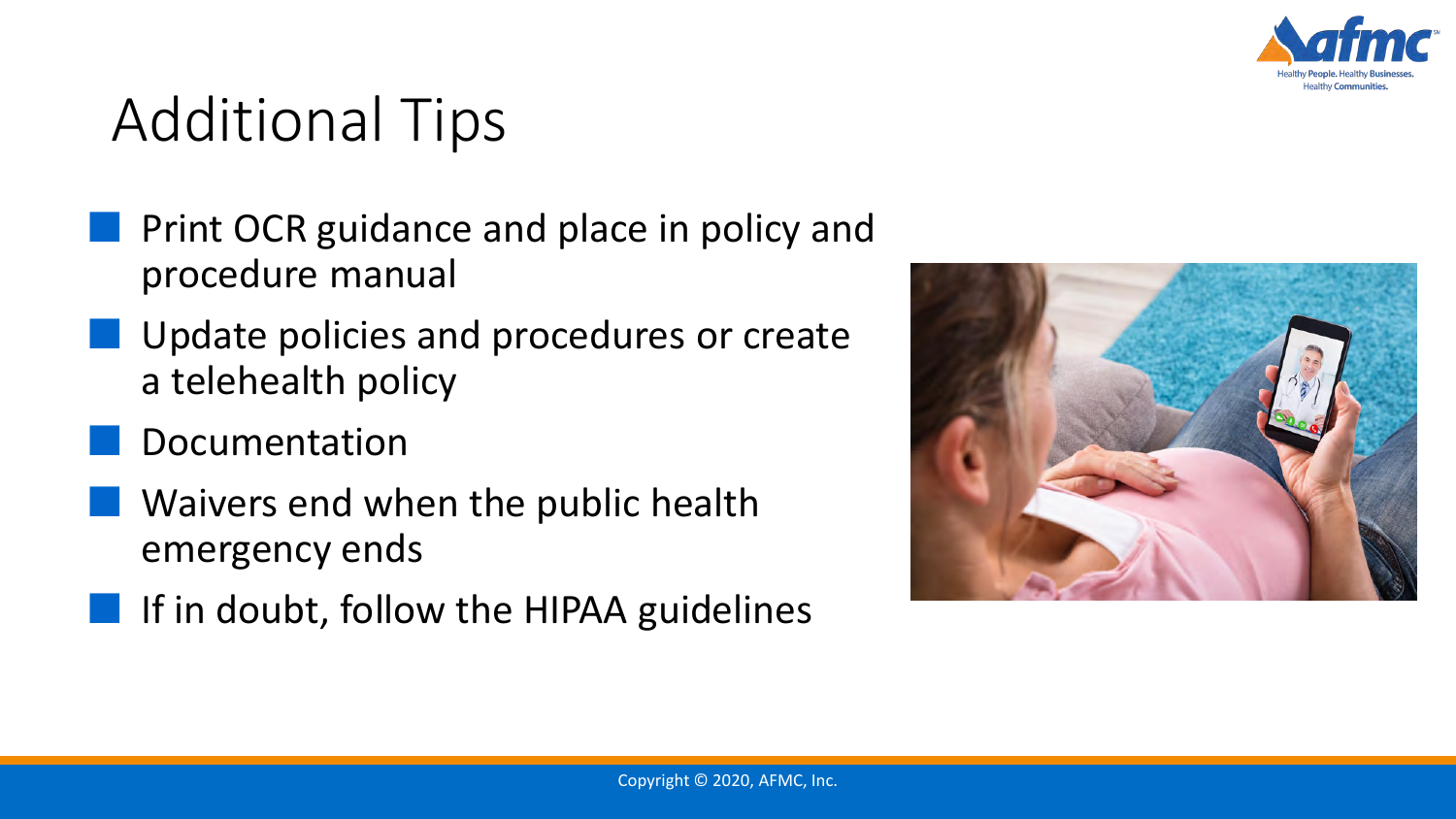

### Resources

Future notices, guidance and bulletins can be found on the HHS HIPAA, Civil Rights and COVID-19 website. Be sure and check this site often for [updates. https://www.hhs.gov/hipaa/for-professionals/special](https://www.hhs.gov/hipaa/for-professionals/special-topics/hipaa-covid19/index.html)topics/hipaa-covid19/index.html



During and After the Public Health Emergency (PHE) for COVID-19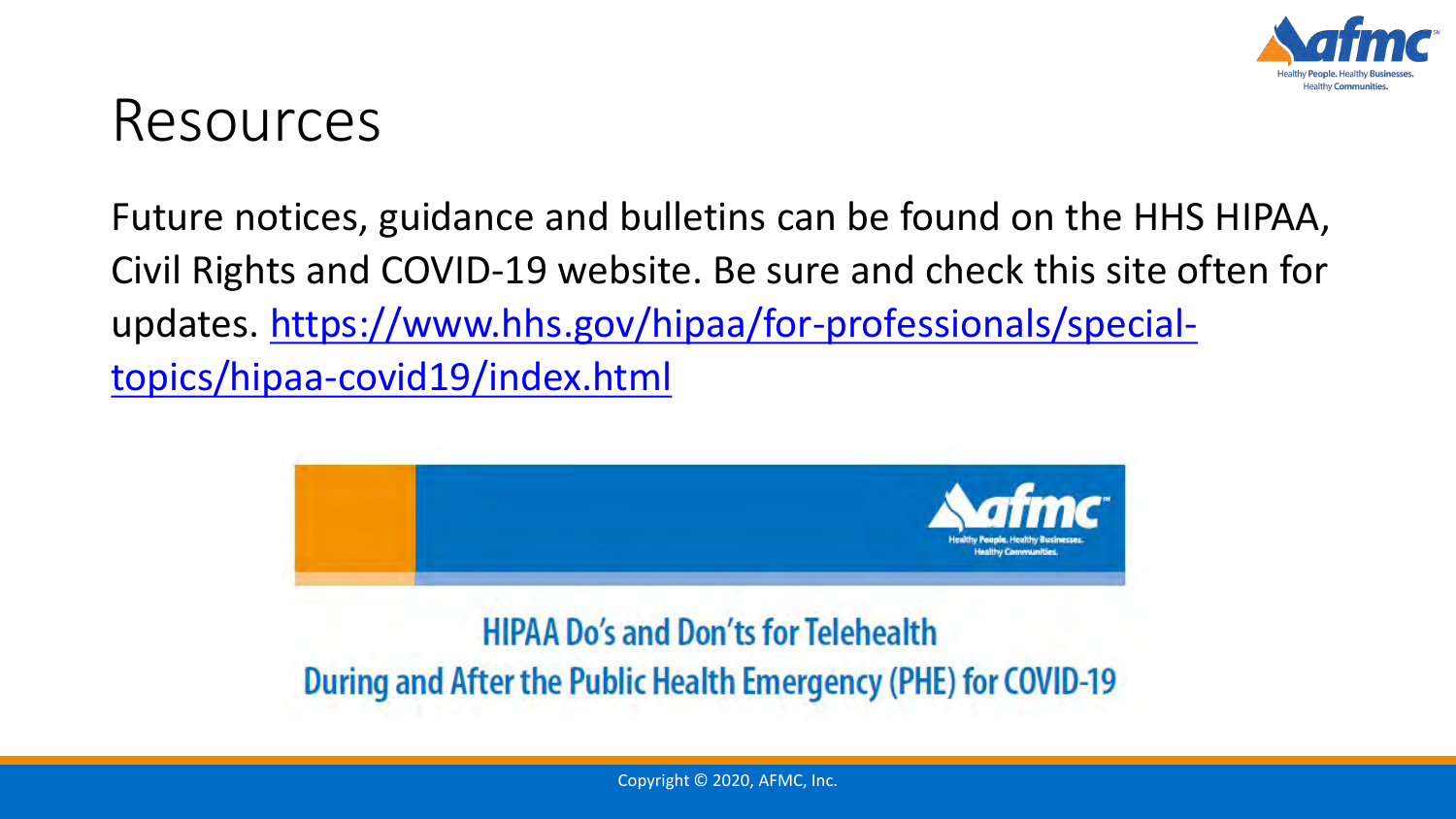

# AFMC COVID-19 Updates and Resources

- Telehealth crosswalk for coding and billing assistance
- Telehealth and in-office scripts to encourage patient visits (customizable)
- Patient telehealth preparation handouts
- Webinar recordings
- Other resource links
	- Telehealth toolkits
	- HIPAA waivers
	- Treatment guidelines
	- CARES Act options
	- CDC resources



<https://afmc.org/covid-19-updates-and-resources/>